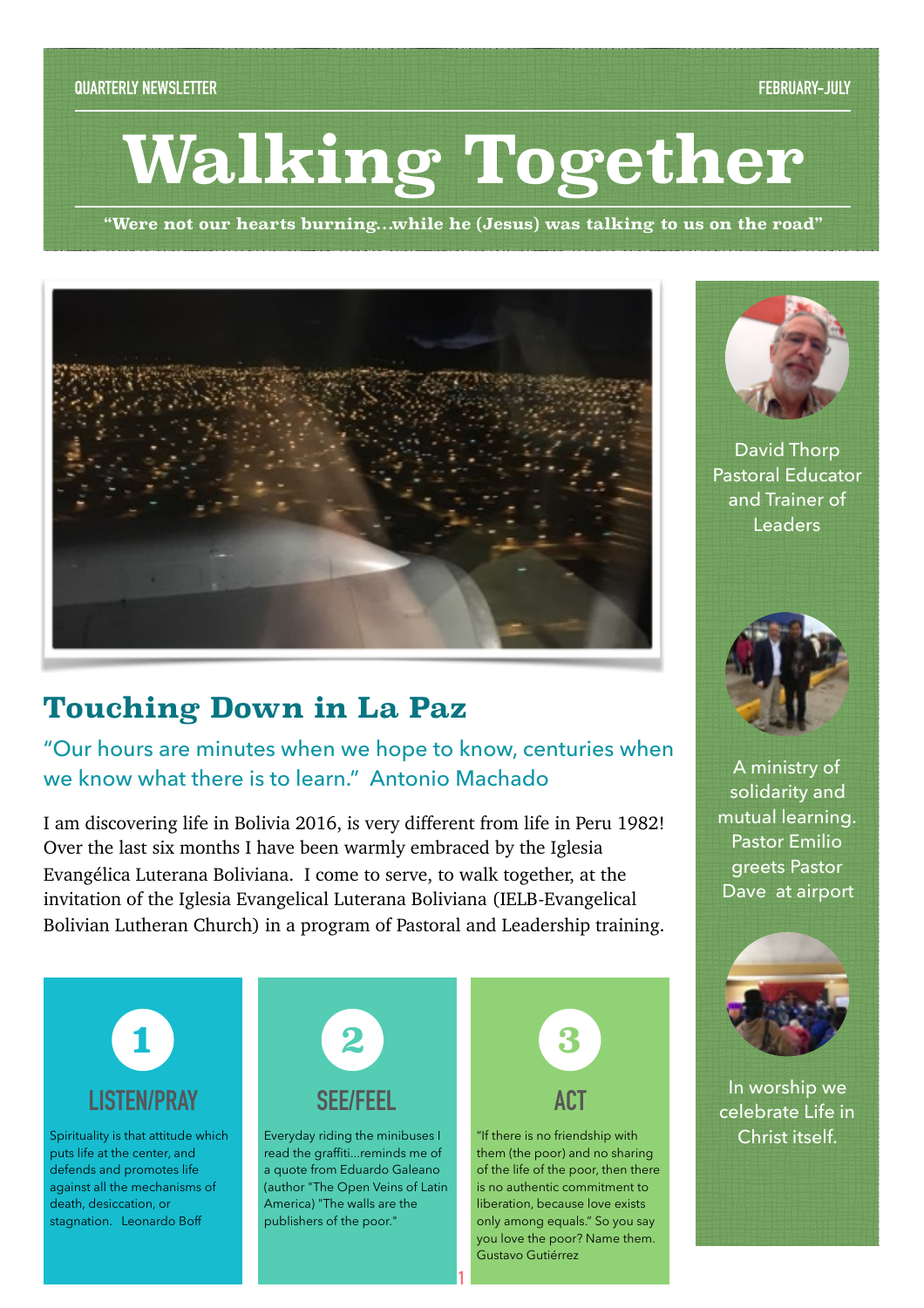Working together as partner churches, the ELCA and the IELB, accompaniment means "walking together in solidarity that practices interdependence and mutuality. In this walk, gifts, resources, and experiences are shared with mutual advice and admonition to deepen and expand our work within God's mission." Much of walking together in the last six months has also meant, taking the time to listen, pray, see, and feel. On numerous occasions I have even been asked to act!

# **Getting to Know the**  IELB

The Iglesia Evangélica Luterana Boliviana.

March 11, 2016

Taller en Batallas apoyando a las medicinas tradicionales. Workshop in Batallas (Lake Titicaca District) supporting traditional medicines

March 21, 2016

Yesterday I was walking the streets of La Paz, Palm Sunday. There were may "caceras" selling palms.



I was remembering the words of Crossan: "In 332 BCE, three centuries before Jesus' Palm Sunday entrance, Alexander the Great, having conquered "Tyre and Gaza after terrible sieges . . . Jerusalem opened its gate without a fight." And we can "Imagine the victorious Alexander entering Jerusalem on his famous war-horse, the black stallion Bucephalus." (Ox Head)

Pilate to will make a similarly militaristic triumphal entry to Jerusalem — with war horse, chariot, and weapons — each year in the days before Passover to remind the pilgrims that Rome was in charge.

Mark has a colt that has never been ridden; Matthew, wants two animals, a donkey with her little colt beside her, and that Jesus rides "them" in the sense of having them both as part of his demonstration's highly visible symbolism. In

# **COMMUNION, COMUNIÓN: UNION OF THE COMMON IN JESUS**

*YOUR SUPPORT MAKES A WORLD OF DIFFERENCE! HERE'S HOW TO GIVE:* 

- ♦ *By check: Make payable to "ELCA Global Church Sponsorship" with "David Thorp" in the memo line. Give through your synod office or mail your check to: ELCA, PO Box 1809, Merrifield, VA 22116-8009.*
- ♦ *By credit or debit card: See <https://community.elca.org/Bolivia> or call 800-638-3522 and specify "David Thorp".*
- ♦ *By automatic monthly bank withdrawal, or to establish a covenant of prayer, communication and support: Contact 800-638-3522, ext. 2657, or [globalchurch@elca.org](mailto:globalchurch@elca.org)*

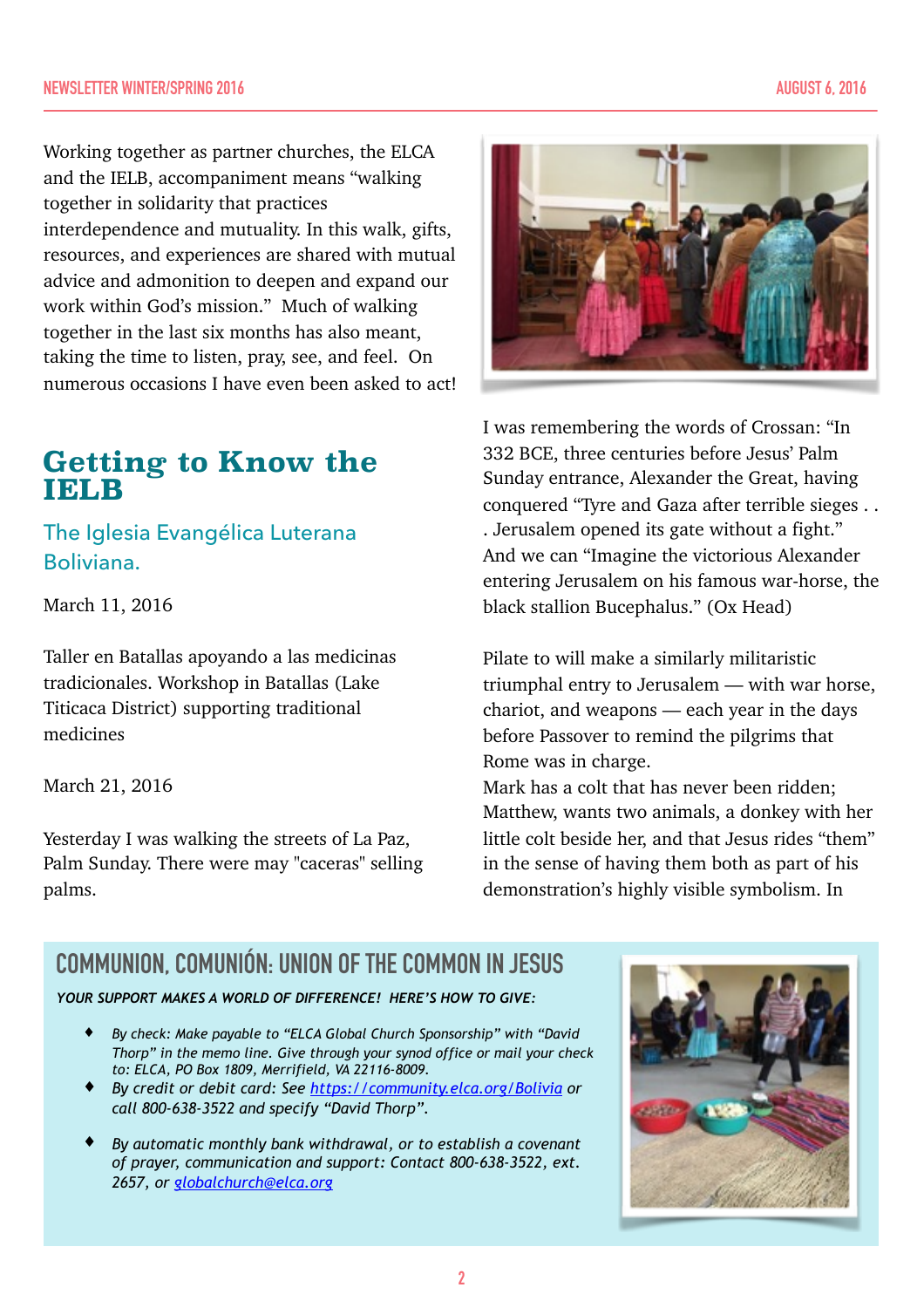other words, Jesus does not ride a stallion or a mare, a mule or a male donkey, and not even a female donkey. He rides the most unmilitary mount imaginable: a female nursing donkey with her little colt trotting along beside her."(J.D. Crossan "The Last Week") What statement might Jesus be making?

# April 3, 2016

Today, I suppose as I should have been attentive to worship (which I was) I also observed a mother nursing, a mother encouraging her child to participate, an elderly woman stoic, dressed in wools. Many in need yet soliciting support "por los necesitados y enfermos"....so tonight a little Neruda...Ode to my Socks

## April 15, 2016

Everyday riding the minibuses I read the graffiti...reminds me of another quote from Eduardo Galeano (author "The Open Veins of Latin America) "The walls are the publishers of the poor."

# April 24, 2016

Cada vez que me voy a una Iglesia de la IELB, cada domingo, siento la presencia del Divino Espíritu de vida.



Pastor Eulogio blessing children at the Instituto Luterano



La Finca, Cobija, Bolivia

# April 30, 2016

After a number of days in Cobija, visiting the Lutheran Children's Center and cattle farm. I find myself marveling at the places we find Jesus. Love these words...Lutherans are literalists, but in a different way from what you are probably thinking. We don't take the words on the Bible's pages literally. like the biblical literalists do. We understand that when we open up the pages of the Bible, we literally encounter Jesus Christ himself. We take our encounter with Christ himself in Scripture too seriously to take the Bible literally. (Thank you for this insight, Steed Davidson! and Gordon Straw).

## May 1, 2016

I have been thinking a lot about internalized racism these days...as a white person I simply do not understand the depths of this. Maybe it is my own needed work, that makes seeing so hard. Yet, I see it in such blatant forms as my Aymara professor, who is a noted anthropologist and linguist, shares a glimpse here and there. Jaqamau sartata. (I don't know how to do the double periods over an a) "Como gente vas a andar..." The advise mothers give their children when they leave the house...."remember to walk like a person." Culture so denied that mothers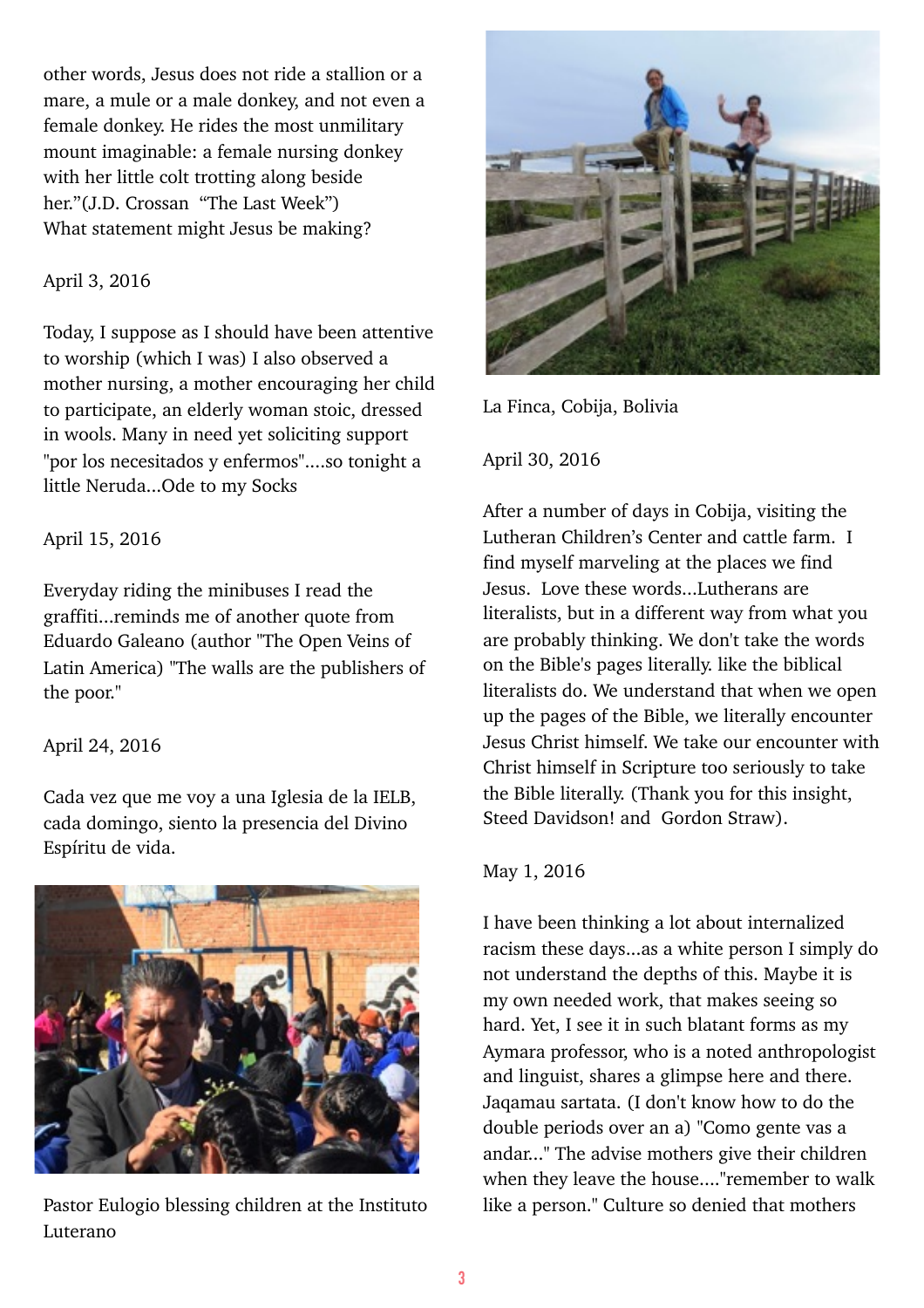have to worry about how their children will present themselves in the dominant culture.

#### May 3, 2016

I have just come back from a center that is dedicated to young women. Some are orphaned, some come from conflicted families. The purpose of this center is to create a living environment for the advancement and education of young women. The center Verena Wells.... is named after a 19 year old German volunteer who died in a car crash while serving the church here. I loved listening together the giggles of the residents, as they conversed with the president of the IELB, Emilio Aslla Flores. I loved the fact that church members, administrative leaders of the church, laborers, and even persons like myself, lifted a shovel, carried cement, ate together to create community. Together, codo a codo, with lifted praises to the resurrection (life conquers fear and death) we lifted praises with cement in our shovels and said to life, Jesus, prevails.



Clemente, Secretary of Development, Pastor Emilio Aslla, President of IELB and myself at the Center Verena Wells and Lutheran church of Caranavi

### May 11, 2016

"If there is no friendship with them (the poor) and no sharing of the life of the poor, then there is no authentic commitment to liberation, because love exists only among equals."

So you say you love the poor? Name them.

# Gustavo Gutiérrez

Spirituality is that attitude which puts life at the center, and defends and promotes life against all the mechanisms of death, desiccation, or stagnation.

Leonardo Boff

May 12, 2016

I am still trying to wrap my head around creating a curriculum about a "Bolivian Lutheran identity" intuitively this still feels amazingly colonial...I was wondering what it might be like to create a curriculum...Bolivian identity the new reformation for lutherans…

Ken, a friend, and wisdom holder, posted a great reflective piece. it sparked some dialogue and I found myself saying....I live in Bolivia. Internalized racism is as prevalent here as in US. My journey is to experience "metanoia" turn around and dismantle "white, classist privilege " for the sake of the gospel.....it is hard individual work.

"A church that doesn't provoke any crisis, a Gospel that doesn't unsettle, a word of God that doesn't get under anyone's skin, a word of God that doesn't touch the real sin of the society in which it is being proclaimed-What Gospel is that? Oscar Romero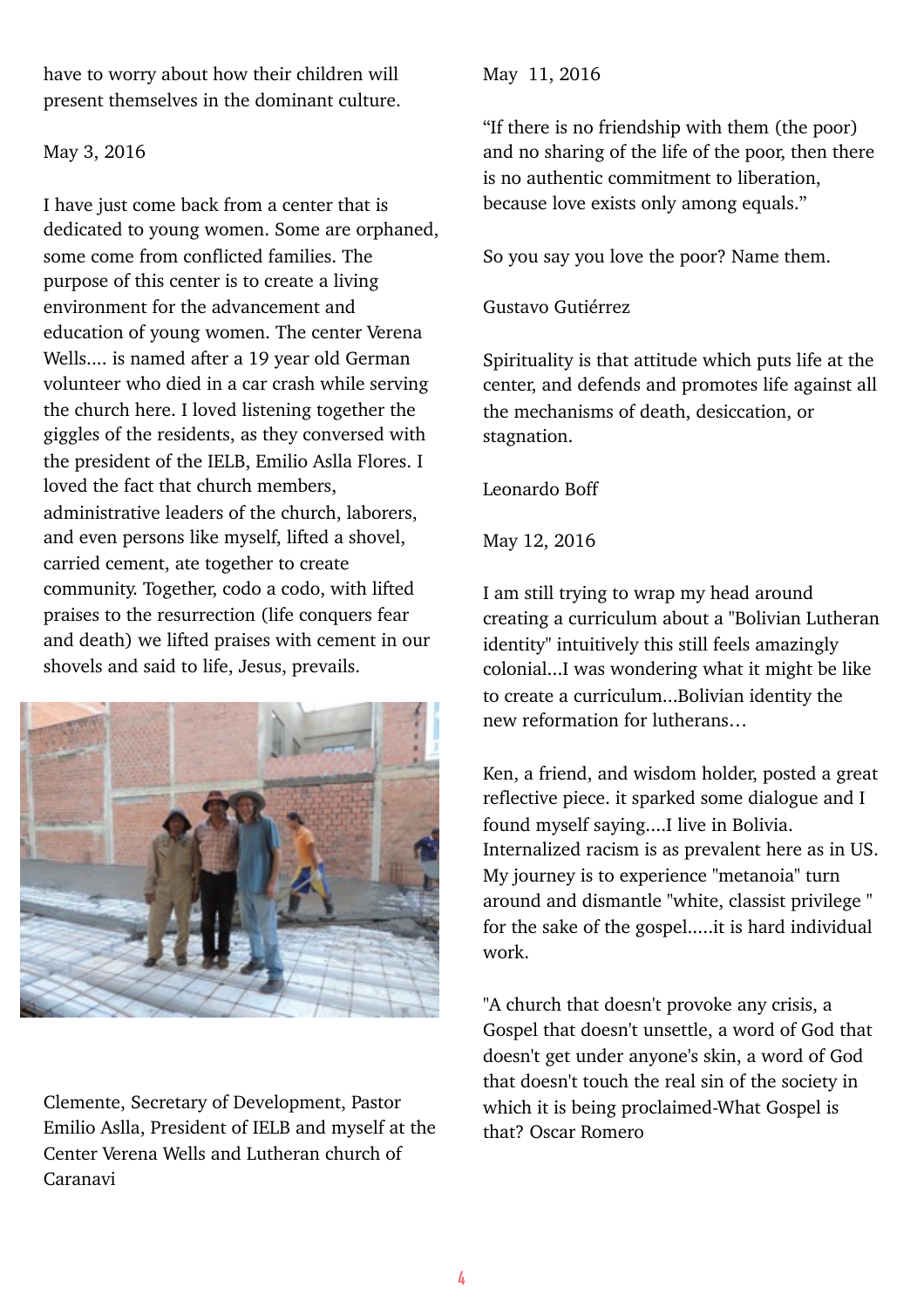#### May 20, 2016

Tomorrow I have to give a talk on "stewardship" in Spanish "mayordomía". In Spanish the roots go back to the conquest. A "mayordomo" (steward) was a person of mixed Spanish/Indian/Indignous blood hired by the patron (Spanish land owner) to keep the Indians/slaves in check. The word is so loaded with internalized oppression and outright exploitation, yet, used so freely amongst the Christian community as "God's Plan" the lack of analysis is driving me crazy. I am wondering how to present the oppressive nature of the word yet capture God's desire for the harmonious relationship that was intended in the creation...the grand sense of the Pentecost community where all was shared and distributed equally (by the way the Christian community brought this to life long before 'Das Capital)'…

The workshop went very well and we explored Aymara words and world views consistent with Christian intent regarding stewardship as alternative models.



#### May 22, 2016



# A NEW ROOF FOR NUEVA JERUSALEM VIACHA

#### June 2016

Early June found me in Apolo leading a workshop on Lutheran Identity (June 2-6). Later we were in Sorata for a Pastor's conference (June 17-19). A week later we were in Calamaya at the Jessica Crist Center for a workshop with Pastoral leaders (June 22-25). From there we went to an anniversary celebration in Millipaya (June 25-26). The end of June through early July we were in Cochabamba offering a workshop for teachers of Sunday School as well as Professors in the various Lutheran schools in Bolivia. Here we explored the role of psychology and pedagogy as well as developmental stages of children.